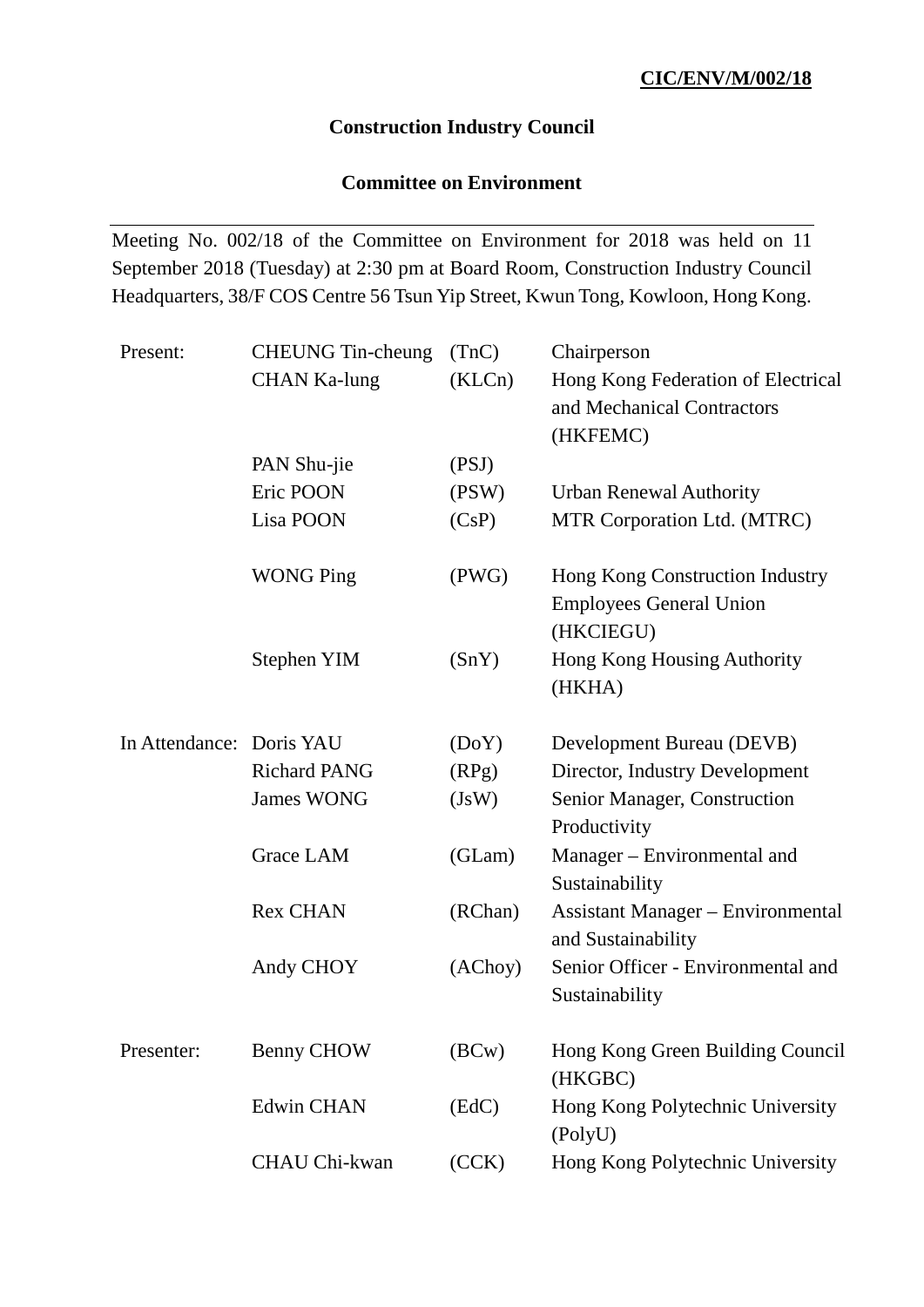|            | JI Wei-yu          | (JWY) | (PolyU)<br>Hong Kong Polytechnic University<br>(PolyU) |
|------------|--------------------|-------|--------------------------------------------------------|
| Apologies: | Ivan FU            | (FI)  |                                                        |
|            | Alan HO            | (HKH) | The Hong Kong Institute of                             |
|            |                    |       | Surveyors (HKIS)                                       |
|            | Amen TONG          | (YKT) | <b>Airport Authority Hong Kong</b>                     |
|            |                    |       | (AAHK)                                                 |
|            | <b>Andrew WONG</b> | (AW)  | Hospital Authority (HA)                                |
|            | Jacky WU           | (JW)  | Development Bureau (DEVB)                              |
|            | WU Siu-kei         | (WSK) | <b>Hong Kong Construction Materials</b>                |
|            |                    |       | Association (HKCMA)                                    |

### **MINUTES**

#### **Action**

# 2.1 **Confirmation of the Minutes of the Com-ENV Meeting No. 001/18 held on 31 May 2018**

Members took note of and confirmed the Minutes CIC/ENV/M/001/18 of the last Com-ENV meeting held on Thursday, 31 May 2018.

### 2.2 **Matters Arising from the Previous Meeting**

TnC and GLam updated Members on the following matters:

Agenda item 1.2a - Twelve previously funded research projects related to Environment and Sustainability

CIC Secretariat updated the status of these 12 previously funded research projects, such as the progress of the outstanding researches, and a copy of the updated list was tabled for Members' review. Members took note of the updated list.

Agenda item 1.2b - Update of the McKinsey Interim Report follow up

For the research on "Development of Precast BFRP Grid-Reinforced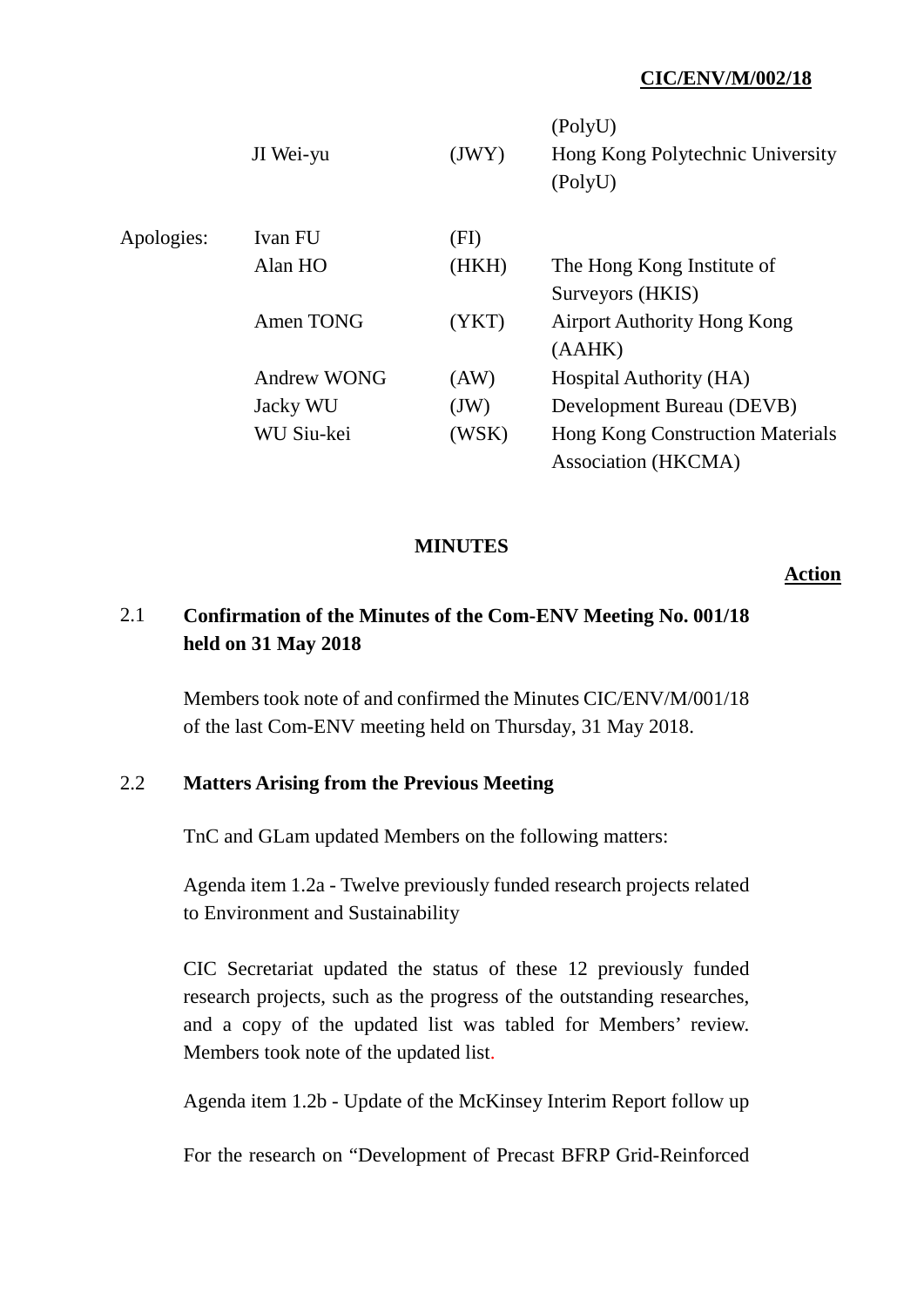### **Action**

Geopolymer Sandwich Wall Panel for Green Building Construction", PolyU scheduled to carry out fire and sound isolation tests for BFRP materials in China and the test result will be proposed to CIC in the 4<sup>th</sup> quarter of 2018.

For the consultancy services on "Development and Implementation of CIC Carbon Assessment Tool", members of the assessment panel recommended to award the consultancy services to Cundall Hong Kong Limited. The consultancy services commenced in September 2018 and would take 20 months to complete. A working group comprised key stakeholders will be established to oversee and manage the consultancy services.

[Post meeting note: The first working group meeting was held on 8 October 2018.]

Agenda item 1.3 - Progress Update of Consultancy Services of Potential Utilisation of Prefabrication Yards in Hong Kong

CIC Secretariat reported that the feasibility report had been revised by The Ove Arup & Partners Hong Kong Ltd (Arup) based on the Members' comments. The feasibility report was then endorsed by Members after deliberation. CIC will publish the key findings of the feasibility report, and disseminate the report to Development Bureau, Hong Kong Construction Association and Committee on Productivity Secretariat to seek more stakeholders' consideration. CIC

## 2.3 **Update of CIC Sustainable Construction Award**

GLam reported the applications status, assessment process and the event arrangement of the Award Conference and Presentation Ceremony.

Members were briefed that 170 applications under the Organisations category and 250 applications under the Industry Practitioners category were received by the submission deadline on 29 June 2018. Members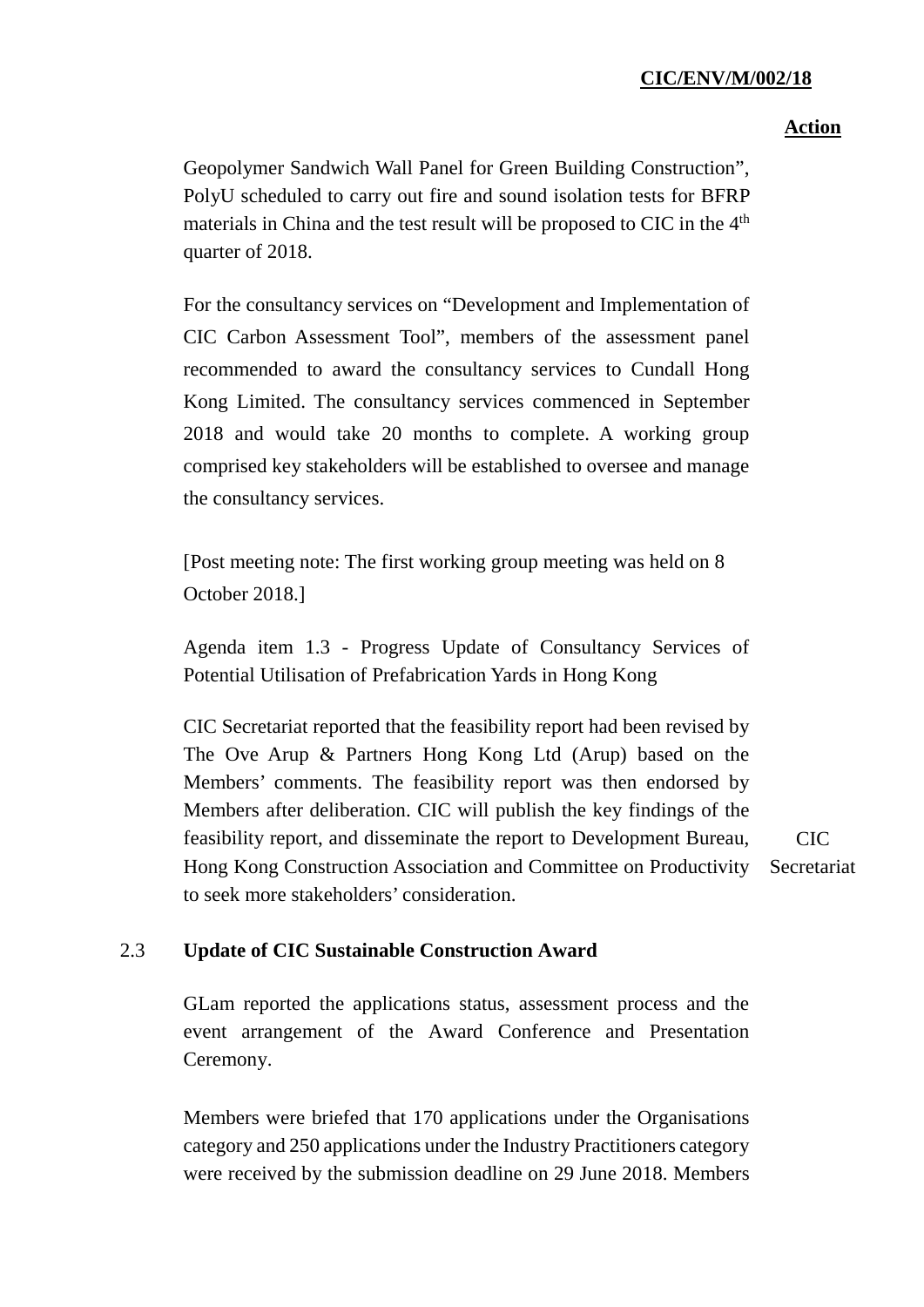### **Action**

were also invited to participate in Sustainable Construction Award Conference and Presentation Ceremony to be held on 26 October 2018.

Members took note the status of the CIC Sustainable Construction Award.

# 2.4 **Com-ENV 3-Year Statement and Sustainable Construction Assessment**

GLam briefed Members about the Key Performance Indicators of Com-ENV 3-year Achievement Statement and the upcoming consultancy services under the Sustainable Construction Assessment Scheme.

Members suggested that the target completion day of the key deliverables under Com-ENV 3-year Achievement Statement should be extended so that CIC could have sufficient time to collect and analyse industry-wide data via pilot programme and stakeholder engagements.

For the Sustainable Construction Assessment Scheme, Members suggested that the scheme should be benchmarked with the worldwide successful cases and relevant assessment to increase the practicability of the scheme.

After deliberation, Members endorsed the Com-ENV 3-year Achievement Statement. CIC Secretariat will revise the timeline of the key deliverables based on Members' recommendations.

 $CIC$ Secretariat

# 2.5 **Consultancy on Preparation of a Guidebook on Sustainable Construction and Development of a Sustainable Construction Assessment Scheme**

RChan reported the scope, key deliverables, and timeline of the consultancy.

Members recommended that the assessment scheme should be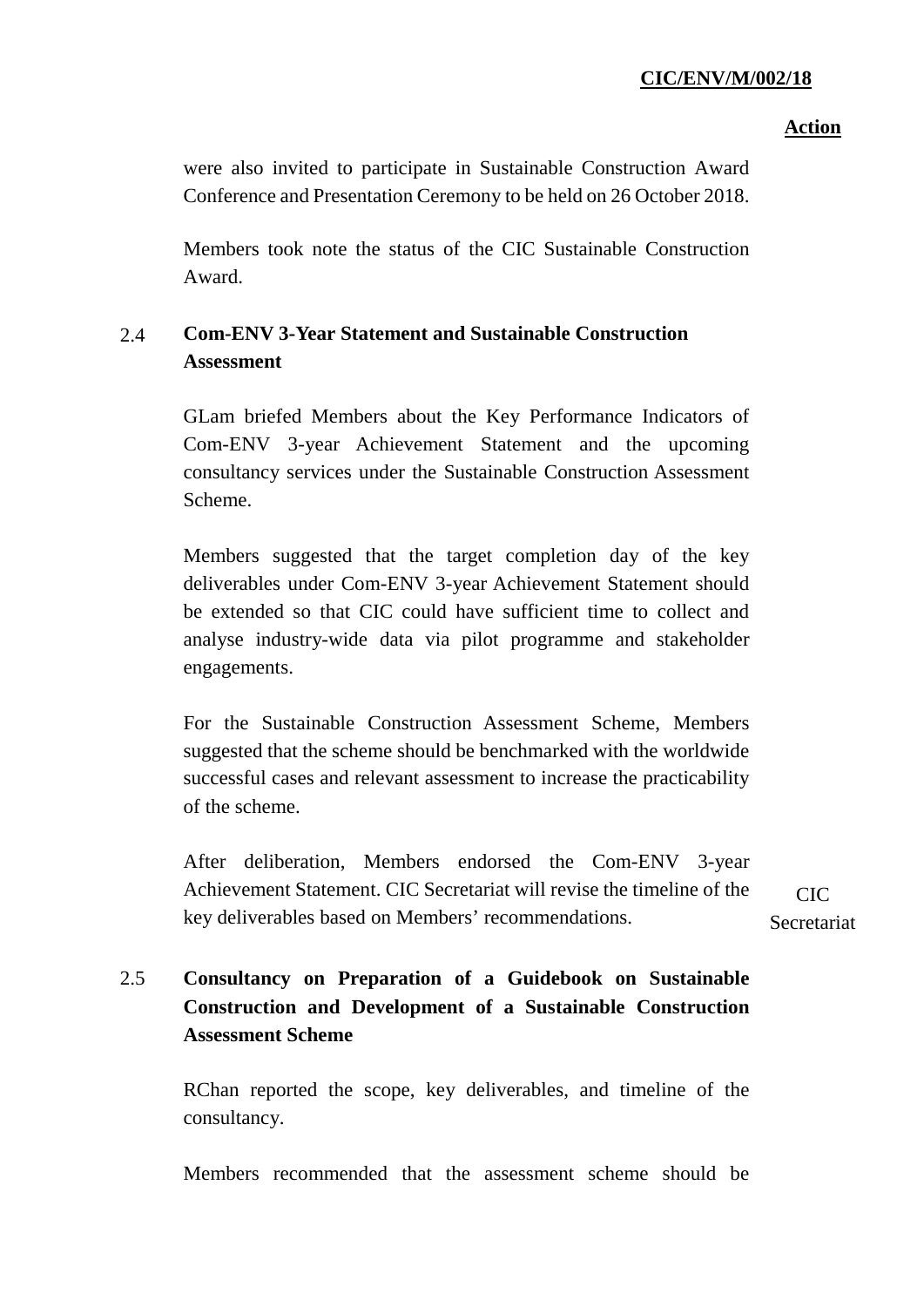### **Action**

conducted by phase. The guidebook should be widely accepted by the construction industry before the commencement of developing the assessment scheme.

Members endorsed the proposed content of the consultancy services. CIC Secretariat will incorporate Members' comments into the assignment brief and conduct the invitation of tender accordingly. CIC Secretariat

### 2.6 **Proposed Study under the Pneumoconiosis Compensation Fund**

RChan reported the objective and scope of work of the proposed study.

Members recommended that CIC Secretariat should further collaborate with the Pneumoconiosis Compensation Fund Board (PCFB) to ensure that the proposed scope of work will not be overlapped with previous researches and will be eligible for PCF funding.

CIC Secretariat will report the status update of the collaboration with PCFB in the next Com-ENV meeting.  $CIC$ Secretariat

*(BCw joined the meeting at 3:50 pm)*

### 2.7 **Update from HKGBC**

BCw briefed Members about the key deliverables of the recent researches projects and stakeholder engagement activities of HKGBC. Members recommended that construction-related elements should be enhanced for future projects which apply for CIC's funding support.

Members took note of the progress updates from HKGBC.

*(BCw left the meeting at 4:10 pm and EdC joined the meeting at 4:15pm)*

# 2.8 **Cost-benefit-analysis for implementing green buildings promotion incentives: with Transaction Costs Considerations**

EdC introduced the background, methodology and key findings of the